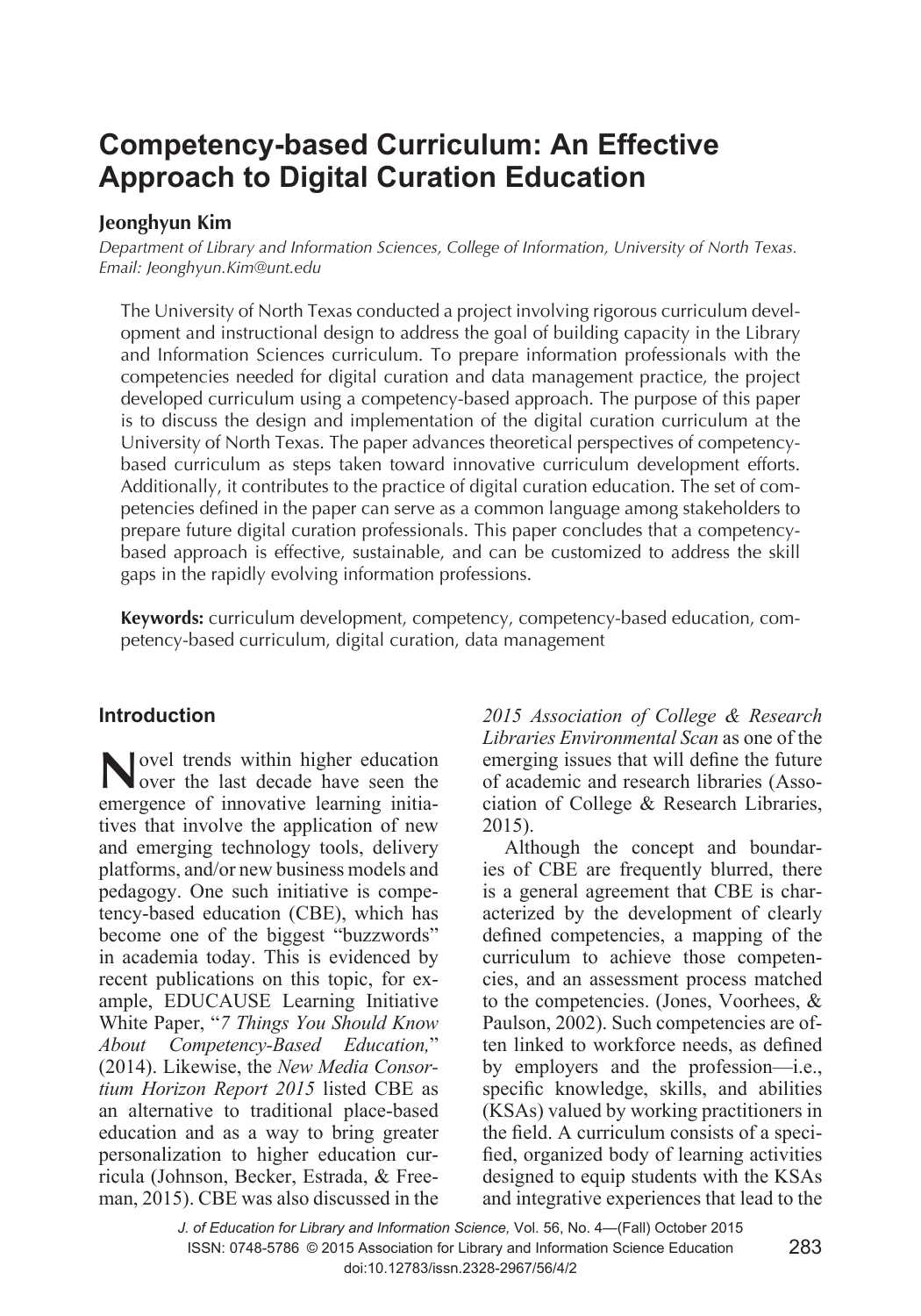acquisition of competencies needed for a degree (Jones, 2001).

While this approach to preparing professionals goes back to the 1970s, an emphasis on program goals and objectives was widely adopted in the early 21st century (Frank *et al.*, 2010). In the United States, the competency-based teacher education movement served as the starting point for the next movement. The approach also influenced the design and delivery of vocational education in the United Kingdom and particularly in Australia, where national reforms in the late 1980s and early 1990s required that all accredited vocational education programs be competency-based (Hodges & Harris, 2012). Later, the National Postsecondary Education Cooperative convened a group of experts in CBE and published a report that explored CBE models in postsecondary institutions. According to that report (National Center for Education Statistics, 2002), implementing competency-based initiatives is important for two major reasons:

One main reason is that specific articulations of competencies inform and guide the basis of subsequent assessments at the course, program, and institutional levels. Secondly, specific competencies help faculty and students across campus, as well as other stakeholders such as employers and policymakers, to have a common understanding about the specific skills and knowledge those undergraduates should master as a result of their learning experiences (p. vii).

In recent years, the approach has attracted renewed interest among educators in higher education (Fain, 2013; Parry, 2013). In March 2013, the U.S. Department of Education issued guidance for higher education institutions that offer competency-based programs. The department announced that colleges could begin providing student federal aid based on students' mastery of "competencies;" that is, what students know and can do. This focus

on the demonstration of competency has been exemplified in several initiatives, including Mozilla's Open Badges and edX's Verified Certificates of Achievement. Furthermore, the shift from credit hours completed to competency demonstrated has been executed in a number of institutions in the USA, such as Indiana University-Purdue University Indianapolis (IUPUI), Michigan State University, and University of Wisconsin. These institutions are currently offering competency-based professional degrees and certificates in nursing, public health, and business and technical communications.

The approach, which focuses on the competency necessary to be proficient for employment or practice in a profession may also have application in the Library and Information Science (LIS) field. In the context of preparing information professionals, the concept of competencies has been discussed and utilized. Many professional associations have put effort into developing competency statements that set their expectations for the desired KSAs professionals should possess. One example from the American Library Association (ALA) is its Core Competences of Librarianship, which includes areas such as organization of recorded knowledge and information; reference and user services; technological skills and knowledge; and administration and management (ALA, 2009). Additionally, a competency-based approach in LIS education has been discussed and examined in a range of domains. These include identifying competencies through the analysis of job advertisements (e.g., Fisher, 2001; Sutton & Davis, 2011; Winston & Dunkley, 2002), addressing competencies for specific positions or in certain areas (e.g., Nwakanma, 2011; Hazeri, Sarrafzadeh, & Martin, 2007), and exploring to what extent LIS curricula are meeting professionals competencies (e.g., Kules & Mc-Daniel, 2010; Lester & Van Fleet, 2008; Scripps-Hoekstra, Carroll, & Fotis, 2014). Although much discussion has taken place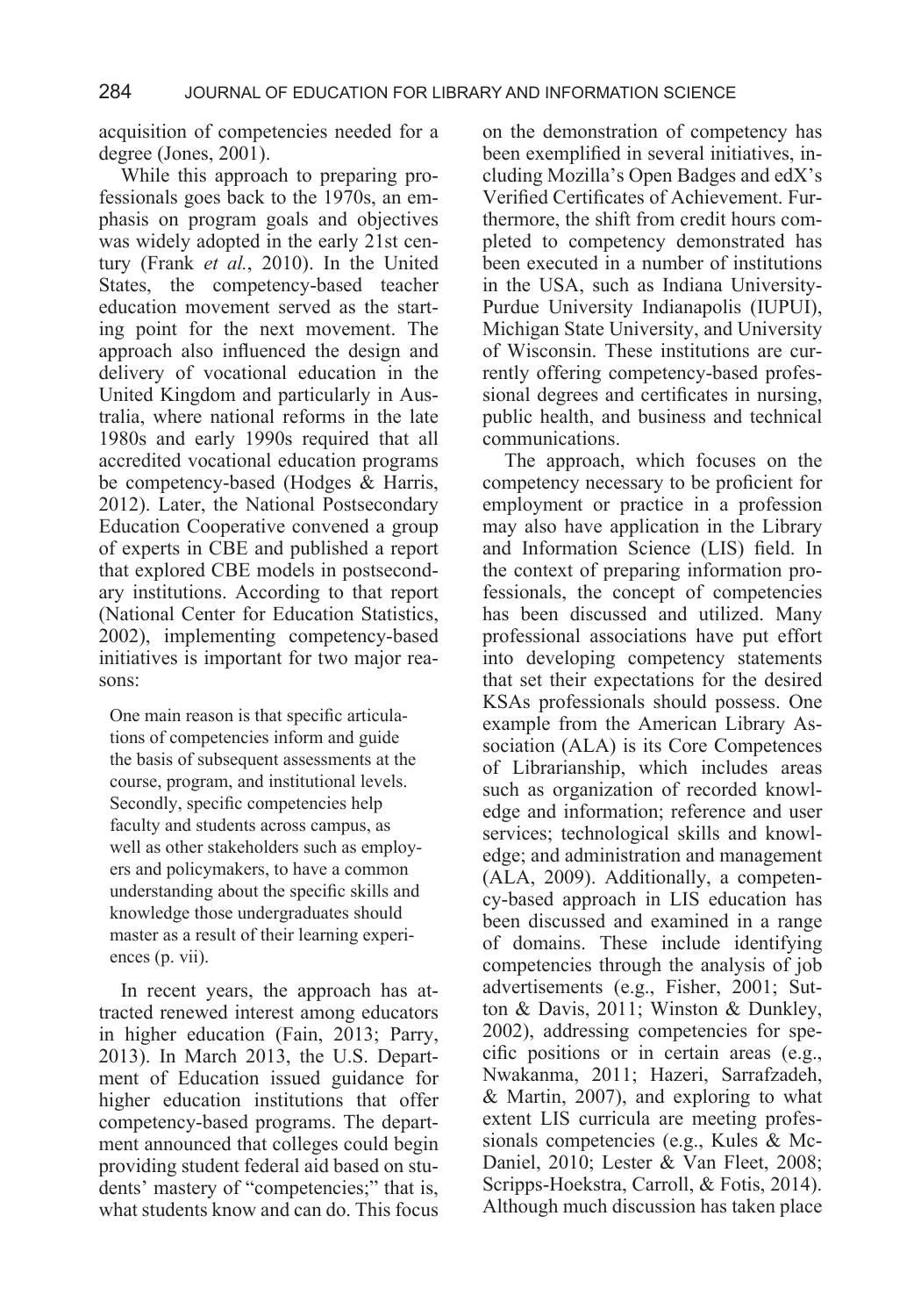on the topic of competency in workforce development and education, the concept of competency in LIS has centered on what is expected of a professional in the workplace rather than on the learning process. As such, one area of concern that provides scope for additional investigation is how to systematically link competencies to student learning outcomes or assessment of student learning.

The University of North Texas Department of Library and Information Sciences recently developed and implemented a digital curation curriculum based on a competency-based approach. This paper will address the background behind the creation of the curriculum, and then discuss its development and implementation according to the following three phases:

- 1. Identifying competencies;
- 2. Linking competencies to courses; and
- 3. Assessing competencies in curriculum.

Although these phases are discussed here as discrete steps, the three phases took place in a continuous cycle as program segments were developed.

## **Background**

With the advent of the digital era, libraries, archives, and museums have increased their responsibility and work in creating, collecting, preserving, managing, and providing access to their digital information resources. Research and practice in digital preservation and archiving has shown "it is impossible to keep things the same forever" (Cloonan, 2001, p. 235). With this in mind the focus of the profession has shifted to questions concerning the value and long-term sustainability of information. These questions have gained interest and support in the LIS field given the explosion in the amount and complexity of digital data being generated. As such, the strategic emphasis on long-term management has moved from passive preservation to active curation. To ensure the access, use, and reuse of digital materials throughout their lifecycle, digital curation has emerged as a new area of interest to address such questions.

Institutional digital library and digitization initiatives in research libraries have brought to light the exponential growth of research data. This in turn has led to the development of an institutional view of stewardship and preservation. Researchers now generate, integrate, manage, and share large data sets to ensure that they are retrievable for future research or reuse. Many U.S. government agencies increasingly recognize that the scientific, biomedical, and engineering research communities are undergoing a profound transformation in regard to accessing and reuse of large-scale and diverse research data sets. As such, these agencies have written policies that encourage data sharing and mandate data management plans. In light of this movement, the importance of curating research data has been highlighted and has brought not only new opportunities to libraries but also some with corresponding challenges. In particular, the lack of cross-disciplinary expertise has often been regarded as one of the impediments to implementing research data management and curation. Therefore, the need to educate a workforce with skills and capacity in digital curation and data management has been widely recognized (e.g., National Science Board, 2011; Ogburn, 2010; Soehner, Steeves, & Ward, 2010).

In this context, the LIS field started to discuss the need for formal training in digital curation and data management in the mid-2000s. The outcome of the discussion was several Institute of Museum and Library Services (IMLS)-funded projects that developed new curriculum and programs for digital curation, including the University of North Carolina's digital curation curriculum project, the University of Illinois's data curation specialization program, the University of Michigan's preservation of information specialization, and the University of Arizona's digital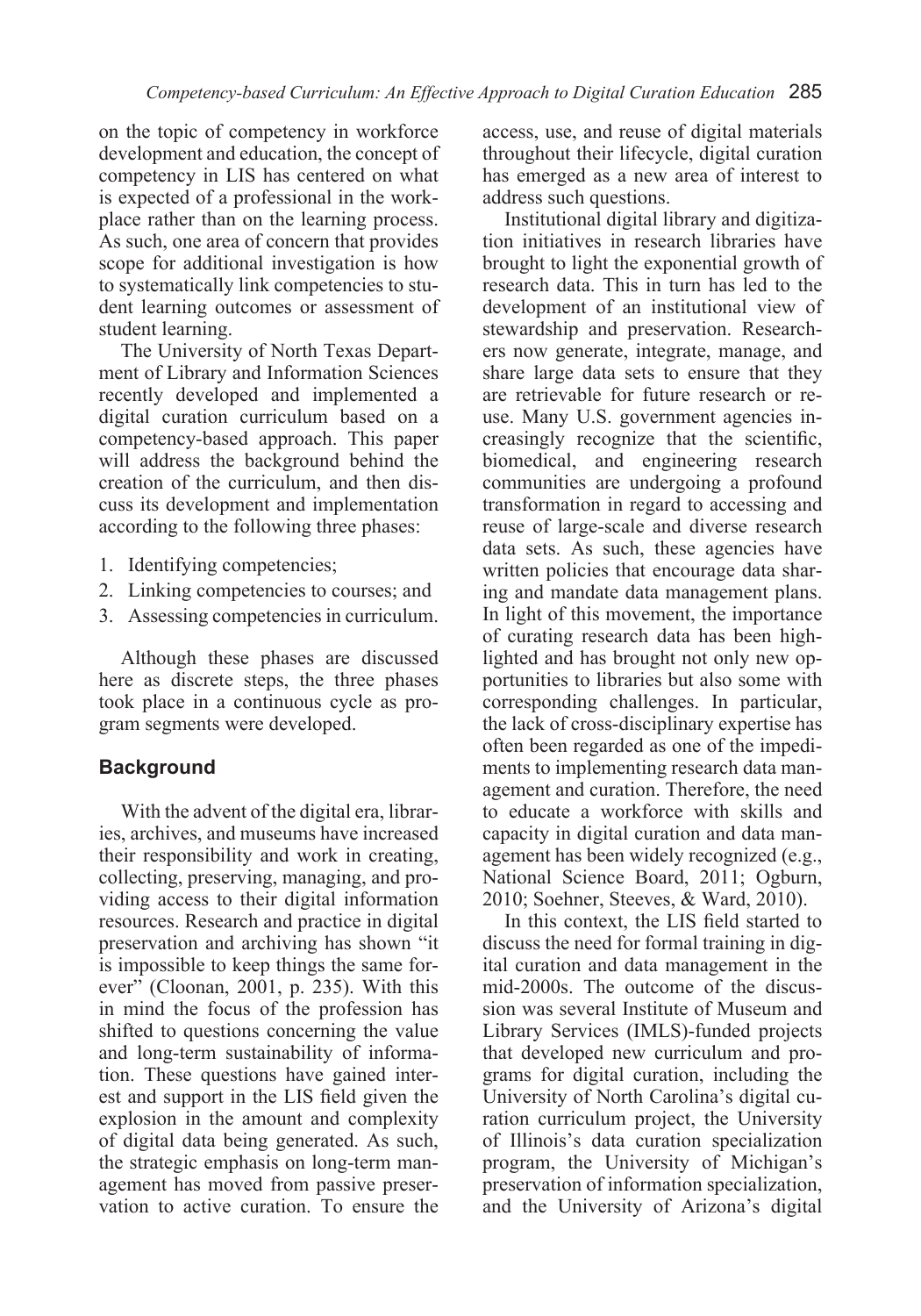information management certificate program. Each program is unique and has different foci and strategies to educate and prepare professionals who are capable of engaging in curation activities in digital and data-driven environments.

Another example is the University of North Texas's graduate academic certificate in digital curation and data management. The curricular structure of this program is based on a competency-based approach. The certificate program is a deliverable of a project funded by the IMLS and conducted from September 2011 to August  $2015^1$  to address the goal of building capacity in LIS curriculum. The target audience for this program is graduate students pursuing careers in digital curation and data management, post-master's information professionals who need retraining for digital curation responsibilities, and discipline-specific graduate students (e.g., graduate students in engineering, science, and the humanities) who may be responsible for managing data for their scientific and scholarly projects.

#### **Competency-based Curriculum for Digital Curation**

We designed a theoretical framework that guides the development and implementation of the competency-based curriculum. This theoretical framework was drawn from a number of guides and case studies on competency-based program planning and curriculum development (e.g., Calhoun, Rowney, Eng, & Hoffman, 2005; Center for Health Policy, Columbia University School of Nursing & Association of Teachers of Preventive Medicine, 2004; Chyung, Stepich, & Cox, 2006; Jones, Voorhees, & Paulson, 2002; Howard, Gladding, Kiguli, Andrews, & John, 2011). The framework delineates the steps involved in developing and implementing a competency-based curriculum. It describes each step, shows how the steps are related to the overall educational structure, and illustrates the iterative nature of curriculum development.

As presented in Figure 1, we first reviewed the competency standards that have been developed from various organizations/institutions as well as existing digital curation curriculum developed by other LIS schools. Along with our digital curation job analysis, we synthesized the skills, competencies, and goals identified in this review into a set of statements that would describe the competencies the students attain upon completion of the program. Those statements were grouped together by category then performance statements that elaborate what is involved to develop the skills students need to exhibit a particular sub-competency were developed. The next step was to use those competencies to design our digital curation curriculum. The performance statements were aligned to each course's learning outcomes. For each learning outcome instructional units and instructional methods to address the learning outcomes were created. The last step was to perform a program evaluation to assess the effectiveness of the curriculum in helping students achieve the established competencies.

#### *Identifying Competencies*

Competencies are neither curricula nor learning objectives. Competencies do not address the details of how the KSAs are to be packaged, the best methods for learning, or the criteria for attainment. What they do provide is a framework based on performance outcomes around which a curriculum is developed and delivered and against which performance can be measured. Thus, competency-based curriculum is organized around competencies required for practice. It is also grounded in the empirically validated principle that students, when given appropriate instruction, can all master the prescribed perfor-

<sup>&</sup>lt;sup>1</sup>The project was originally planned to run from September 2011 to **mance outcomes** August 2014 but was extended another year.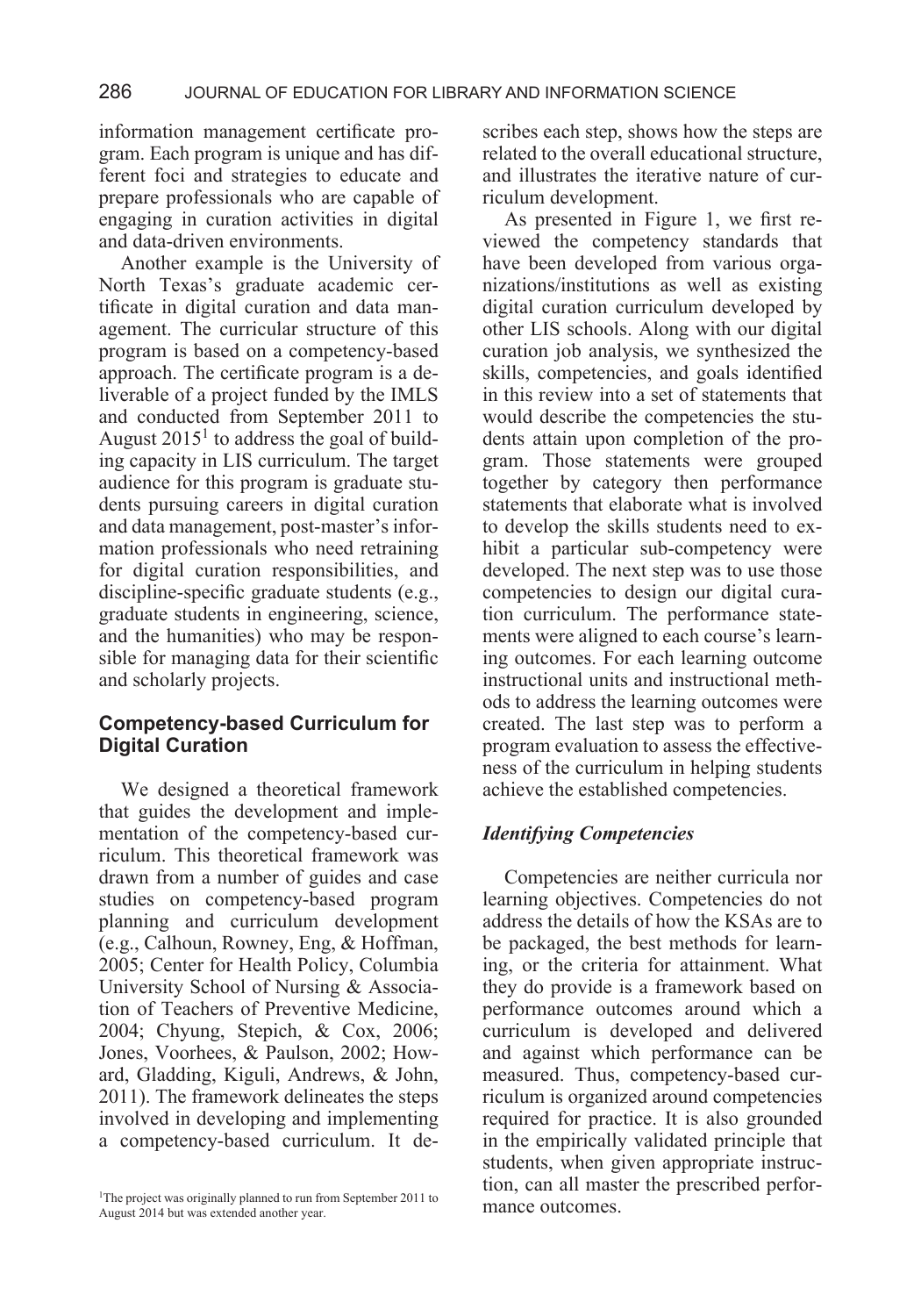

**Figure 1.** Theoretical framework for competency-based curriculum.

Defining professional competencies is the cornerstone upon which a competencybased curriculum is built. Therefore, the first stage in our curriculum development involved identification of the various components of professional competencies necessary to be proficient for employment or practice in digital curation and data management. We reviewed current literature on digital curation workforce development and education with particular focus on existing skills and standards for related competencies, such as the Matrix of Digital Curation Knowledge and Competencies developed by University of North Carolina's DigCCur Project (Lee, 2009). We also reviewed digital curation curriculum developed by other LIS schools by examining the websites of ALA-accredited library and information science schools in North America. In addition to descriptions of the programs available on each school's website, course titles and descriptions in online course catalogs were collected to identify goals and objectives of their programs and curricular characteristics.

An analysis of digital curation job descriptions was then conducted to identify the job duties, performance expectations, and qualifications required by the broad range of professionals working in the field of digital curation. A total of 173 digital curation-related job advertisements posted on various job career sites were collected and analyzed to determine the patterns of specific job characteristics and requirements. Detailed methodological procedures and results are reported in Kim, Warga, and Moen (2013). It is important to note that we used job advertisements as an indicator of the current competency demand and of the evolving skill set needed for digital curation because an understanding of how practitioners integrate KSAs, values, and other characteristics to successfully perform specific tasks or functions is essential in competency-based curriculum (Jones, 2001).

As a result, we developed four program competencies as follows:

1. *Content Curation Competency*: This competency is required to understand and carry out a range of activities as defined in the digital curation lifecycle model, including the creation, acquisi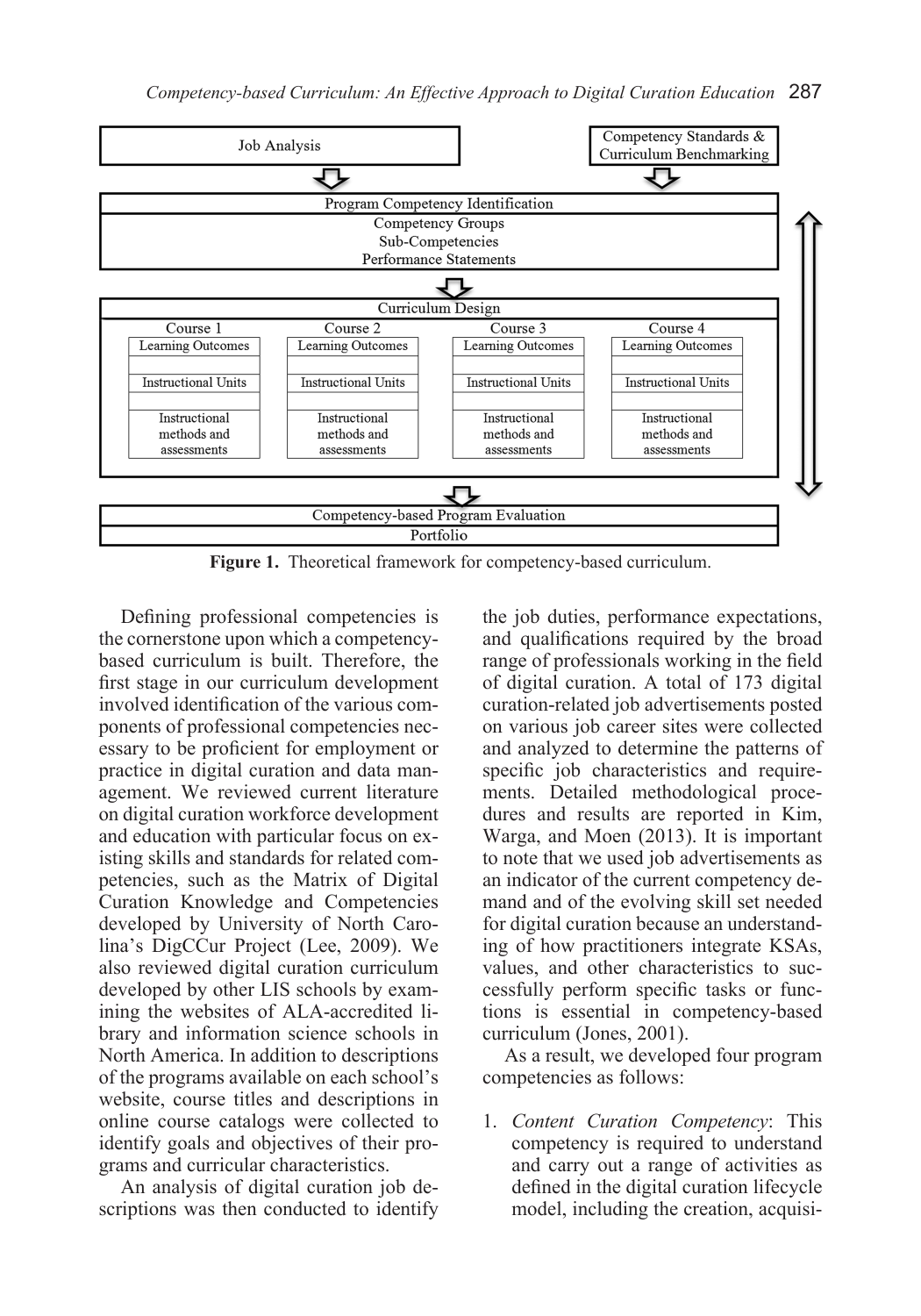tion, management, representation, access, organization, transformation, and preservation of digital content.

- 2. *Curation Technologies Competency*: This competency is required to identify, use, and develop tools and applications to support digital curation activities. The context of this competency is information technology infrastructure, including the tools and applications deployed to support digital curation.
- 3. *Curation Models and Modeling Competency*: This competency is required for high-level, abstract thinking and critical analysis of complex systems, workflows, and conceptual models related to digital curation. This is also required for planning, coordinating, implementing, and assessing programs, projects, and services related to digital curation.
- 4. *Curation Services Competency*: This competency is required to identify, understand, and build services to respond to a community's and/or institution's digital curation needs.

It should be noted that we decided on an open, collaborative, and iterative process to develop these competency groups. This process required multiple cycles of sharing drafts of competencies, incorporating feedback, and holding group discussions before we reached a consensus. For instance, as part of this process, we shared our initial draft of competencies with working professionals who were staff of the digital project unit of the UNT libraries and requested their revisions and additions.

We then sequentially separated all required sub-competencies for each competency group and connected each subcompetency to performance statements. Performance statements need to be clearly identified as the core of competency-based curriculum development to ensure that learners will be able to demonstrate their learned capabilities after they have acquired a necessary combination of KSAs (Chyung, Stepich, & Cox, 2006). For instance, if the students are to be competent in *content curation*, then they will have to be competent to *ingest data and digital objects to an archive,* and they will need the ability to *extract and create metadata records for data in a digital repository system*. Table 1 illustrates the sub-competencies and performance statements that can fulfill the Content Curation Competency.2 The full list of competencies is included in Appendix I.

#### *Linking Competency to Curriculum*

The next step was to articulate how students would attain and acquire the competency. Particularly, we wanted to address the following questions: (1) What content is needed to support the development of the competency in the curriculum? (2) What instructional strategies and methods are most effective in developing the competency? These questions are addressed below in two sections: Course Development and Instructional Design.

#### *Course Development*

The following four 3-credit hour courses were developed:

• INFO 5841 Digital Curation Fundamentals

This course introduces fundamental vocabulary, concepts, practices, procedures, and processes for the entire curation lifecycle, from creation through appraisal, ingest, and storage, to access and reuse. Topics include history and background; concepts and principles; community standards and practices; challenges and issues; and some basic techniques for curating

<sup>2</sup>It should be noted that the set of competencies presented in this paper is not the same as the first version of competencies reported in Kim, Warga, and Moen (2013). The first version was revised to ensure component distinctiveness and exclude some general professional competencies, such as communication and professional development.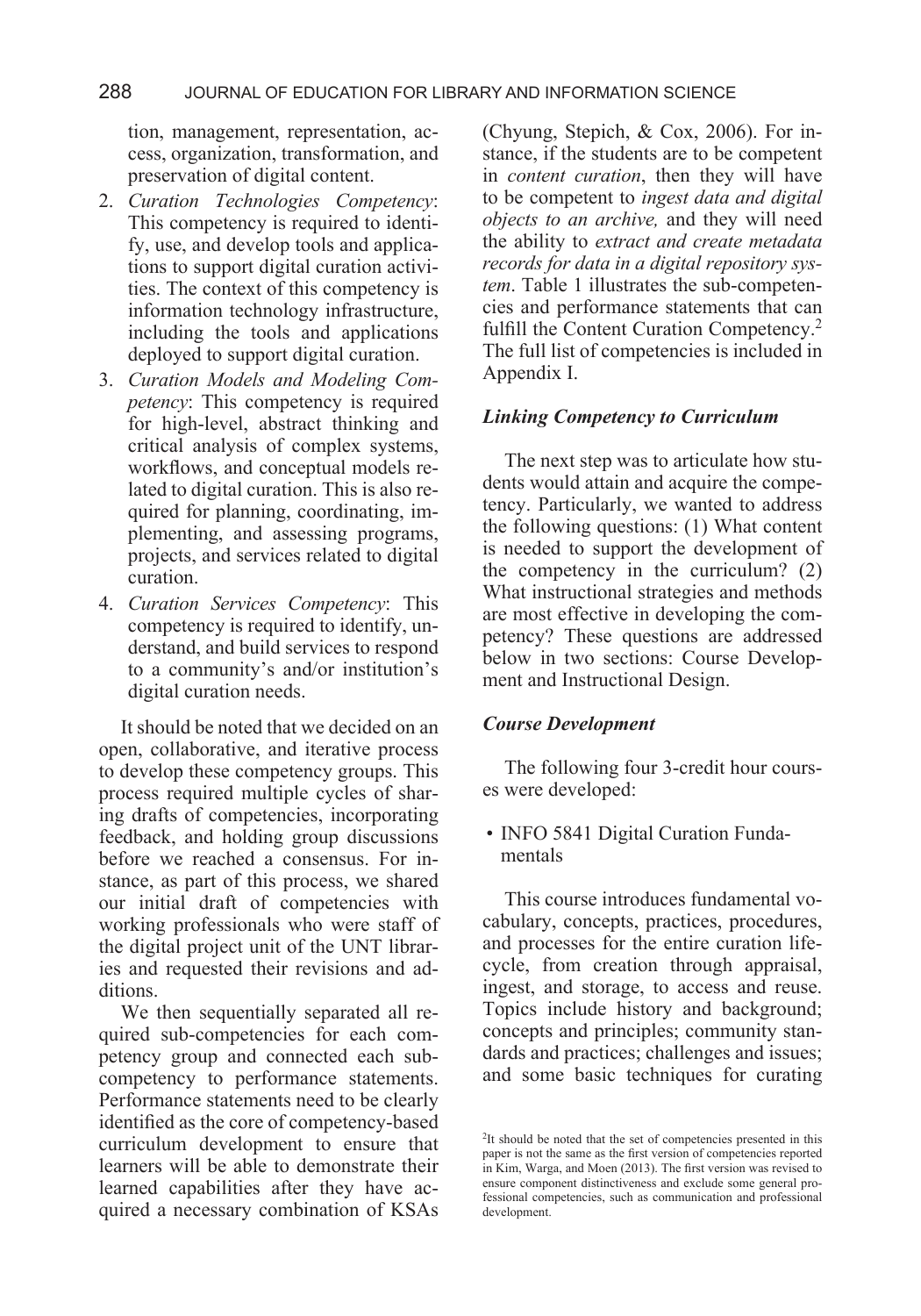| <b>Competency Group</b>                               | Sub-competency                                           | <b>Performance Statements</b>                                                               | <b>Learning Domain</b><br>Levels       |
|-------------------------------------------------------|----------------------------------------------------------|---------------------------------------------------------------------------------------------|----------------------------------------|
| 1. Content Curation 1.1. Create data in<br>Competency | standard data<br>formats and file<br>types               | 1.1.1. Identify the standards for<br>data content and structure                             | Foundation                             |
|                                                       |                                                          | 1.1.2. Determine significant<br>properties of data and<br>digital objects                   | Foundation<br>Application              |
|                                                       | 1.2. Appraise and<br>select for long-term<br>archiving   | 1.2.1. Develop and apply<br>appraisal and selection<br>policy                               | Execution                              |
|                                                       |                                                          | 1.2.2. Understand and evaluate<br>the local/community<br>practice and legal<br>requirements | Foundation<br>Application              |
|                                                       | 1.3. Ingest data and<br>digital objects to an<br>archive | 1.3.1. Prepare data for ingest<br>(e.g., file normalization,<br>checksums)                  | Foundation<br>Application              |
|                                                       |                                                          | 1.3.2. Extract and create<br>metadata records for data<br>in a digital repository<br>system | Foundation<br>Application<br>Execution |
|                                                       | 1.4. Implement<br>preservation                           | 1.4.1. Describe the best practice<br>for long-term storage                                  | Foundation                             |
|                                                       | methods                                                  | 1.4.2. Select appropriate formats<br>and methods/strategies for<br>long-term storage        | Application<br>Execution               |
|                                                       | 1.5. Support access and<br>use                           | 1.5.1. Apply access controls and<br>authentication procedures                               | Application                            |
|                                                       |                                                          | 1.5.2. Incorporate user<br>requirements into<br>preservation systems and<br>services        | Application<br>Execution               |

Table 1. Competency Group, Sub-competencies, and Performance Statements.

and managing digital data. The course is designed with the following learning modules: Module 1—Concepts and background; Module 2—Conceptual models; Module 3—Creating/formatting data; Module 4—Documenting/describing data; Module 5—Storing/archiving data; Module 6—Sharing/accessing/reusing data; and Module 7—Data management plans. Each learning module includes a topic overview, supporting resources, and assignments to guide the student's comprehension of the topic presented.

#### • INFO 5842 Digital Curation Tools and Applications

This course covers the technical infrastructure, including systems and services necessary for digital curation. In particular, it focuses on techniques, tools, and applications for curating digital data. Topics covered include creating and executing an action plan for archiving digital data, deciding what to store, consolidating multiple file versions, and creating metadata. The course also explores institutional/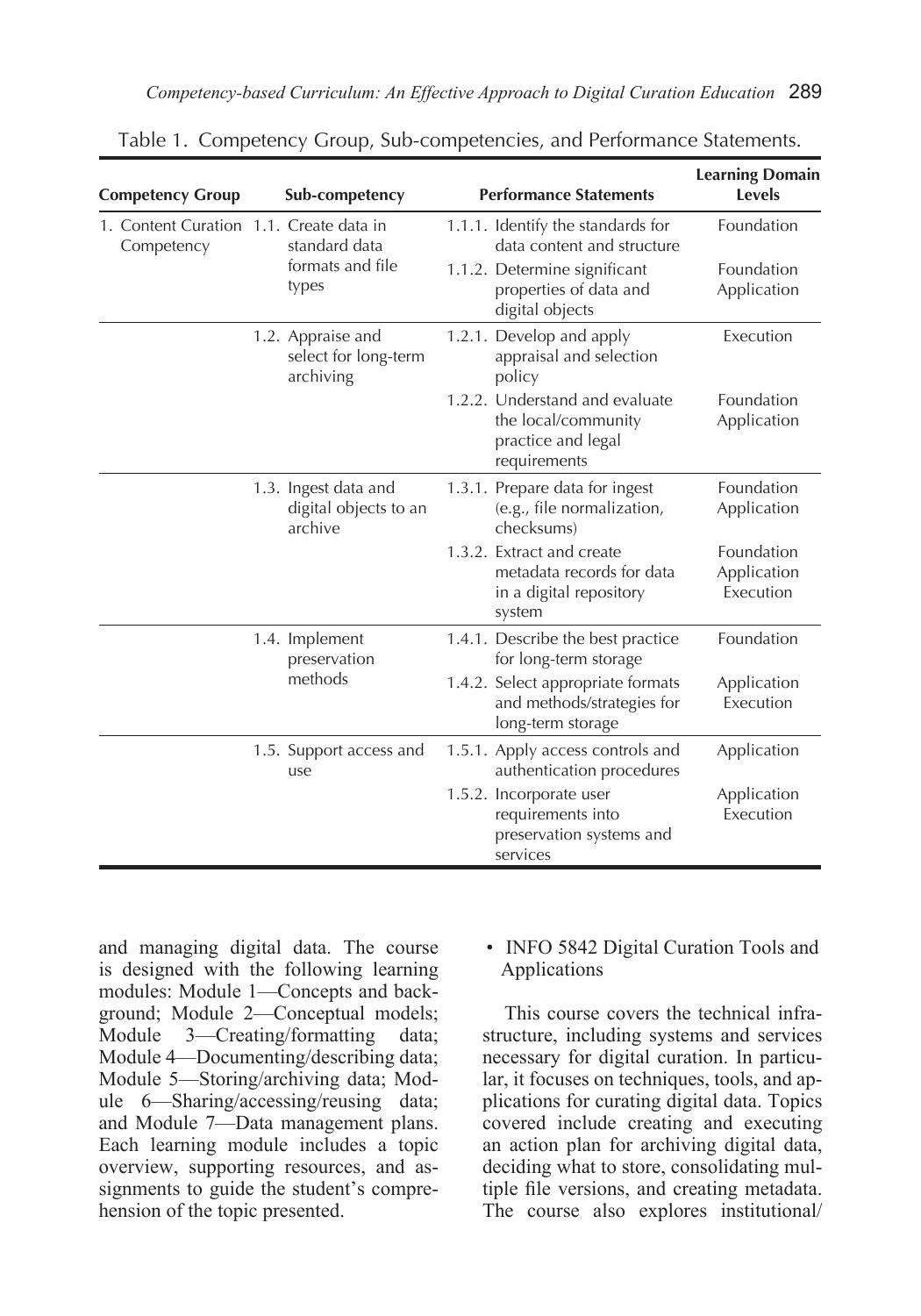disciplinary repositories and underlying platforms. Like INFO 5841, the course is designed with seven learning modules as follows: Module 1—Introduction of UNIX/Linux; Module 2—Significant properties of digital objects; Module 3— Technical metadata; Module 4—Format and file information; Module 5—Microservices; Module 6—Repository platforms; and Module 7—Digital curation team. Each learning module includes a topic overview, supporting resources, and hands-on exercises to give students practical experience and real-world simulations.

### • INFO 5843 Preservation Planning and Implementation for Digital Curation

This course provides students an opportunity to develop a plan for preservation throughout the curation lifecycle of digital materials. Students will apply digital curation concepts and models learned in INFO 5841 to conceptualize preservation planning processes and use various tools and applications learned in INFO 5842 to implement the plan on digital data. The course is project based; students work on a semester-long project in which students develop a plan for curating digital materials, design a draft workflow for curation, develop a test plan, revise it, and implement it by curating the materials in a digital repository system. Along with the project, the course includes weekly discussions and presentations with an emphasis on student involvement.

• INFO 5844 Advanced Topics in Digital Curation

This course is designed as a capstone experience, which means its purpose is to both tie together the materials covered in previous courses in the digital curation program at UNT and to integrate/expand students' knowledge of concepts and techniques of digital curation. The course consists of two components. The first is a seminar designed to explore advanced and

emerging topics in the area of digital curation. Topics include preservation of threedimensional, computer-aided design, or other complex objects; trustworthy digital repository audit and certification; forensic computing; and copyright and other intellectual property issues related to digital curation. In particular, we invited practitioners who have experience working on a digital curation–related capacity to present in class. The second is a research community project exploring a specific research community's curation practices and needs.

The assumption behind the sequence of these four courses is that the competencies are not taught as a whole in a single course, but performance statements are presented throughout the curriculum. Further, such performance statements are reflected in the three learning domain levels, *foundation, application*, and *execution*, which were adopted by Bloom's taxonomy of learning domains (Bloom, Engelhart, Furst, Hill, & Krathwohl, 1956). At the foundation level, students explore fundamental knowledge and basic skills. At the application level, students work through and apply a conceptual knowledge base and skills to practical tasks. At the execution level, students assess a given situation to determine what problems, issues, and opportunities exist and integrate learning from different areas into a plan for solving a problem. Table 1 mapped performance statements against learning domain levels.

For instance, to be competent to *extract and create metadata records for data in a digital repository system*, students learned different metadata types and functions, the efficacy of a descriptive standard for a particular community, and the importance of technical, structural, and rights metadata in INFO 5841. Students also had the opportunity to create descriptive metadata for selected resources in a repository system; this supports the foundation level. Then they delved into the details of technical metadata in INFO 5842, which introduced common types of technical metada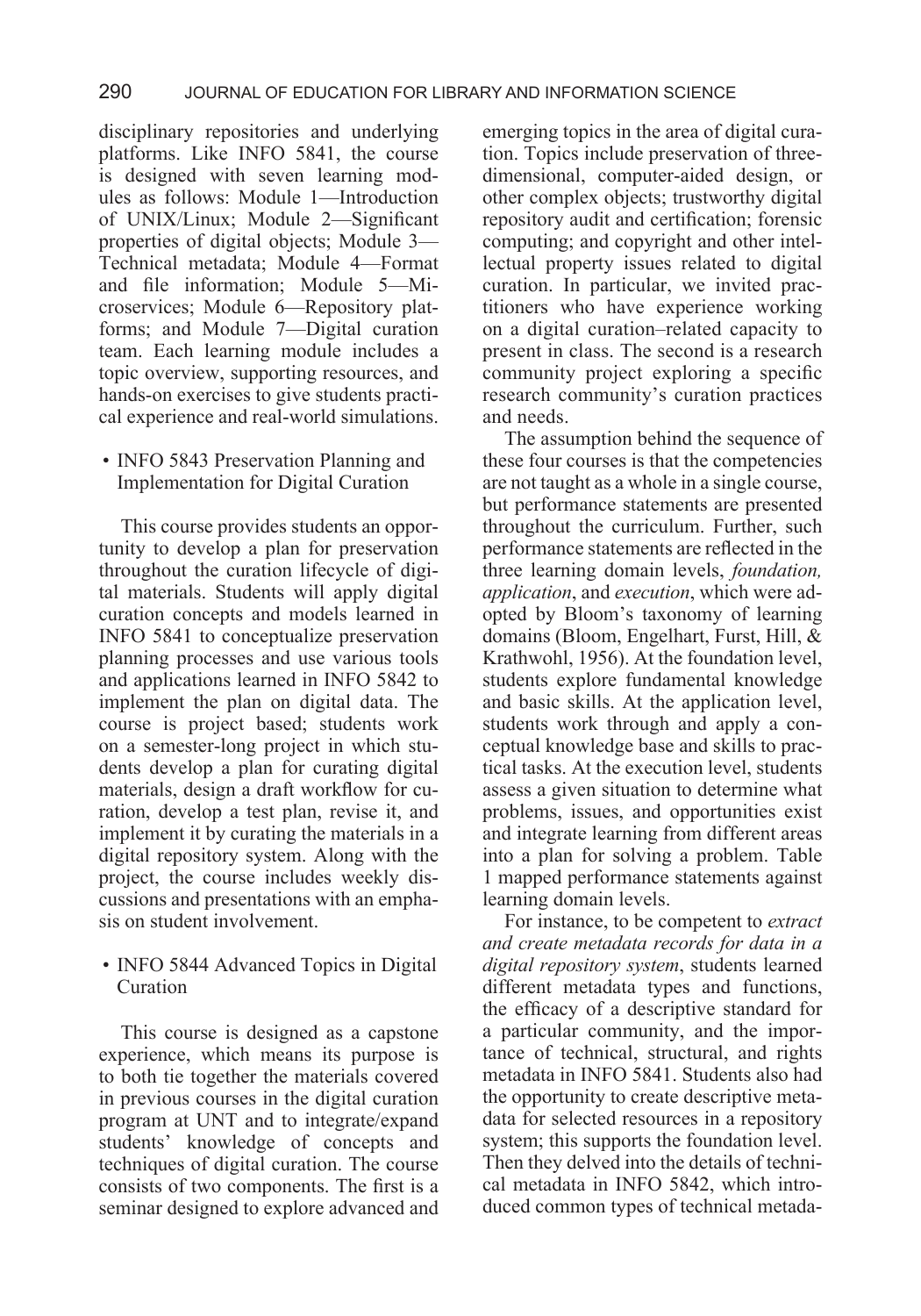ta embedded in digital objects, explained how different elements of technical metadata are used in digital curation, and used the ExifTool to extract metadata; this also supports the foundation level. In INFO 5843, students needed to make a decision about entering required and optional metadata at both the collection and object level. Metadata records were provided in the form of XML files/comma-separated or tab-delimited spreadsheets. This supports the application/execution level.

Another example can be found in the *prepare data for ingest* competency. In INFO 5841, students were introduced to file fixity, why it is important, when to generate it, and some common algorithms for calculating checksums; this supports the foundation level. Then in INFO 5842, students were introduced to tools used to create checksums. They were then required to create a checksum for an actual data set using command-line utilities on UNIX. This supports the foundation/application level. In INFO 5843, during which students developed and implemented a digital curation plan, students addressed how their proposed submission agreement, a contract between the curation repository and the depositor, can entail data validation by incorporating when and how a checksum file needs to be created and validated. This also supports the application level.

## *Instructional Design*

Lasnier (cited in Demers, Woodburn, & Savard, 2006) argues that instructional strategies and methods that lead to competency development are action based, are as closely related to the real task as possible, and take place in as authentic a setting as possible. The following examples describe the instructional strategies and methods used for our courses.

Indirect instruction was adopted in many of the courses. In particular, case scenario, which depicts real-life situations in which problems need to be solved, was

used as an instructional method. A local example of a concept, topic, and/or issue being covered in class was often provided to the students for discussion and analysis. For instance, in INFO 5841, students were assigned a hands-on exercise in which they developed a file structure and proposed a file-naming convention. For the exercise, students were provided a scenario based on a real research project carried out at UNT. This included the purpose and context of the project as well as generated data files. They had to respond to the needs of the project by providing instruction regarding how they would manage data in the project. Another example is INFO 5842's digital curation team project. For this project, a hypothetical situation in which an academic library is planning research data services for its community was given to the students. Students were instructed to work in a group to allocate the various roles for the project and develop a plan detailing data curation and management services by consulting curation services groups in other academic libraries.

Experiential learning, which focuses on "learning by doing," was another popular strategy. INFO 5842, which focuses on tools and applications to support digital curation, required the students to work at the command line of Linux servers of specific applications, such as DSpace, Fedora, and Archivematica. These were loaded on local servers for students to use. Assuming that students need to understand Linux/UNIX commands and operations in a more holistic way, a mini-course called "Introduction to UNIX/Linux" was developed and implemented as a prerequisite for completing exercises in INFO 5842. The digital curation plan project in INFO 5843 is another example. Students needed to put their understanding of various stages of the curation process, including appraisal, acquisition, ingest, and dissemination, into practice. In particular, students were asked to use actual data sets, such as data produced by the Mapping Text project (http://mappingtexts.org) funded by Na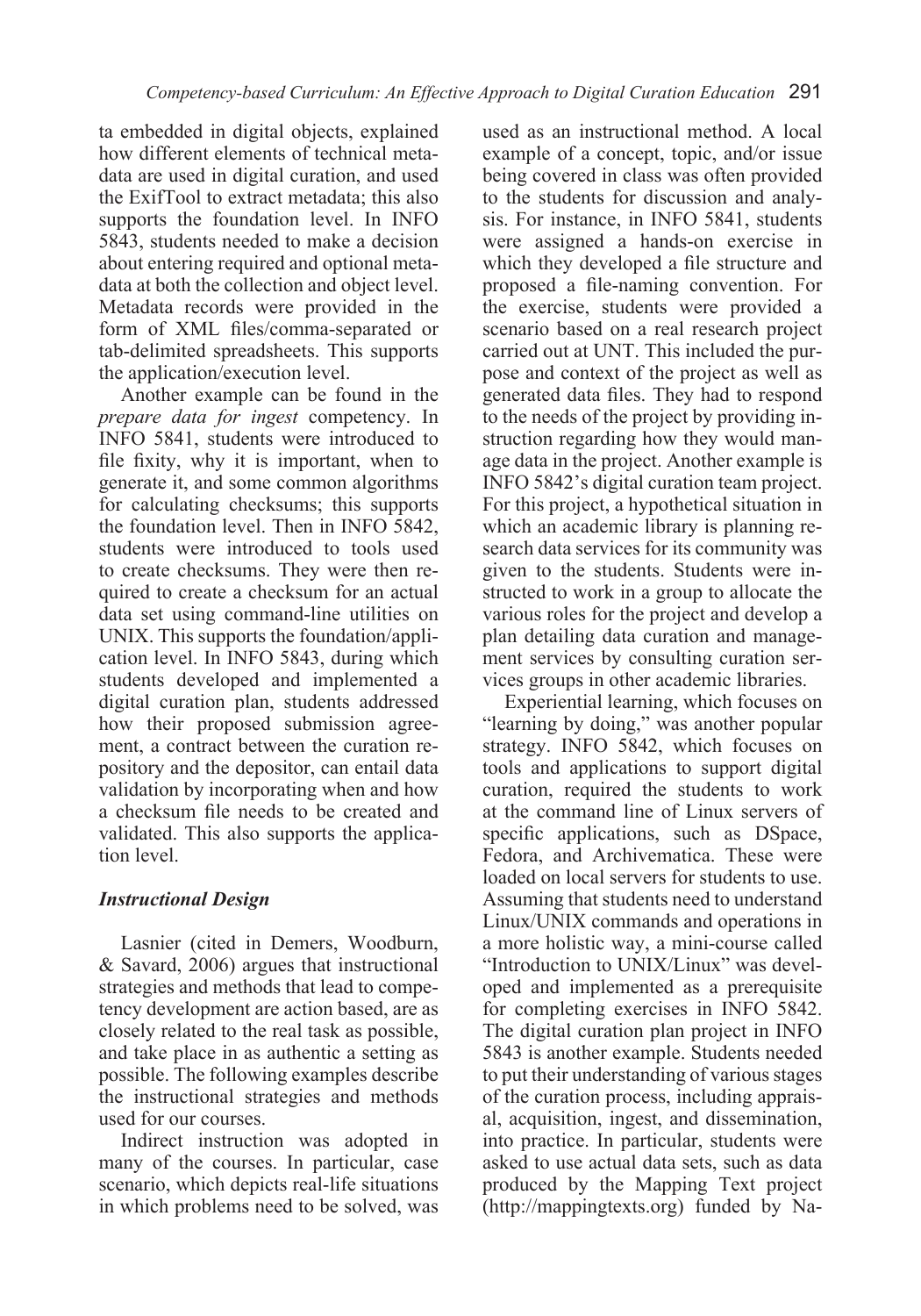tional Endowment for the Humanities and materials produced during the course of the IMLS Connecting to Collections Initiative (http://www.imls.gov/collections), as digital objects to be curated for the plan.

Lastly, interactive instruction that often involved grouping and discussions was used extensively in our courses. In INFO 5844, which included a research community project, students were instructed to interview one or more researchers in a specific research community (e.g., astronomy, biology, computational linguistics, history) to identify major funding sources, data management/sharing requirements, common data file formats and data structures, and so forth. This interactive discussion with a researcher in a particular field helped students learn the practices and challenges to curation of data faced in these fields.

## *Assessing Competency*

To deliver a competency-based curriculum, it is imperative that students know, can apply, and can execute knowledge, skills, and abilities desired by the industry. To bridge the gap between industry and academia, a structured process of connecting KSAs to assessment is critical. When assessing competency two important questions to be addressed are (1) Have students acquired the program competencies by the end of the program? (2) If so, was the acquisition of the competencies a result of the program?

A variety of assessment methods are needed for assessing the program-level competencies. Portfolios appear to have the potential to integrate these methods and are effective assessments of both formative and summative performance. Portfolios are often used as an instrument that allows students to see each part of the process in its wider context, encouraging self-assessment. Further, it has been asserted that portfolios can serve as a good assessment method for competency by making students responsible for providing evidence of the outcomes of their learning and its processes, how they have developed, and where further learning is needed (McMullan *et al.*, 2003).

With the worth of portfolio assessment in mind, we decided to adopt these as a method to assess students' competency. This tool was embedded as a final project in INFO 5844, the last course students take for the program. Students were required to provide specific illustrations in the form of artifacts from their coursework to indicate the acquisition and mastery of the program competencies. The portfolio includes the following components:

- 1. *Evidence of competencies*: At least two artifacts were required from students to demonstrate mastery for each competency. The two artifacts were carefully selected in order to cover any specific competency statements associated with each competency group. One artifact could be used to demonstrate more than one competency. The artifacts could be in the form of written documents, links and/or screenshots of any technologically supported creations, audio or video recordings, and so on.
- 2. *Supportive writing for competencies*: Along with the artifacts, the student had to provide a short reflective statement that described their competency and how the selected artifacts demonstrated achievement of each competency. The student could also address what has been successful/unsuccessful and what has acted as a trigger to reexamine practice.
- 3. *Self-evaluation*: At the end of each reflective statement of competency, students were asked to rate themselves on their achievement of each competency using the following rating system:  $1$  = failed to achieve competency,  $2 =$ marginal achievement of competency, 3 = adequate achievement of competency,  $4 = above-average$  achievement of competency, and  $5 =$  exemplary achievement of competency.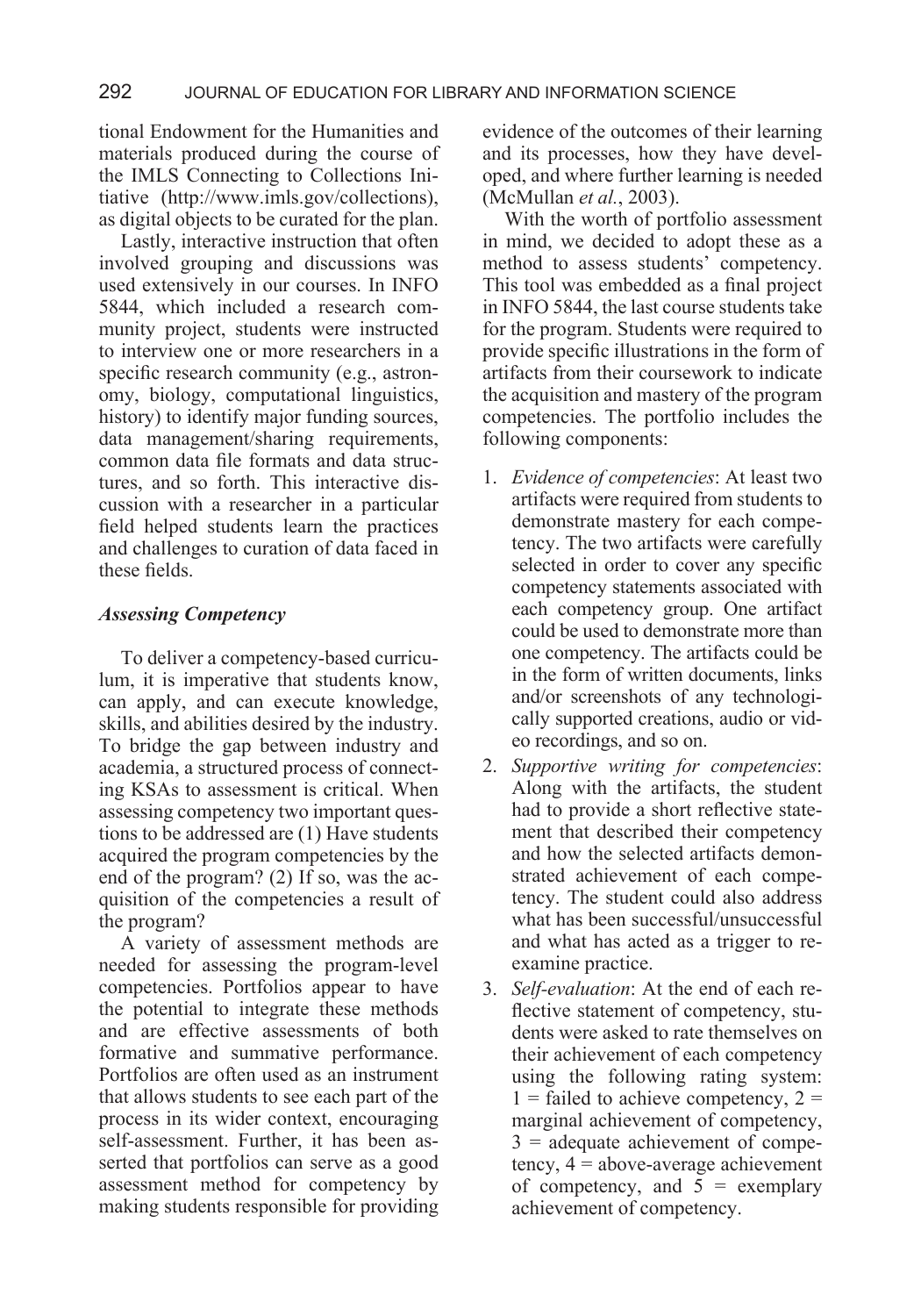A review of ten students' portfolios indicated that students assessed their achievement of competency fairly highly across all competencies. The Content Curation Competency was achieved throughout all courses. Many students mentioned that the first two courses, INFO 5841 and INFO 5842, provided ample opportunities for curation, such as file normalization and migration, and metadata extraction and creation. The hands-on use of tools and techniques gave practical insights into curation content. Those two courses also provided a lot of worthwhile exposure to both theoretical and technical frameworks. Students were able to implement such frameworks in the next course, INFO 5843, by depositing and ingesting actual data sets into a digital repository system. One student commented: "The curation project we conducted in course 3 [INFO 5843] involved putting concepts and theory into 'motion' as well as choosing and using tasks, tools, and technologies. It was the beginning of practical curation work."

Many students enjoyed this transition from theoretical models to actual curation practice, as indicated in one student's statement: "Courses followed a very natural and steady progression through the concepts and technologies of digital curation culminating in the advanced course [INFO 5844], in which we had the opportunity to observe how actual curation work can be commenced by interacting with professionals who share their experience in projects and initiatives." During this course of transition, students were able to use, refine, and expand the knowledge and skills acquired from previous courses. This helped students conceptualize what components and services are needed and how they fit into the process when they were exposed to the full digital lifecycle by designing and implementing a workflow. This transition certainly helped students solidify the Curation Models and Modeling Competency.

The Curation Services Competency was also acquired throughout the program. Students acknowledged that the rich knowledge of concepts and tools from all courses provided the basis for designing a digital curation program or service for the institution. Many students mentioned that in INFO 5841, the review of various scholarly disciplines' practices and their ideologies concerning the creation, use, and sharing of data served as a good foundation to understand the needs of the user community. They also added that the research community project in INFO 5844 provided the opportunity to look at different aspects of the designated communities and what services might be expected or needed.

It is worthwhile to mention that the achievement of the Curation Technology Competency was rated lower than other competencies. The main reason for this is that most students have no experience with Linux/UNIX and had difficulty incorporating their understanding of Linux into actual curation works. Some students felt that it was challenging to grasp the technical aspects and operational phases of a digital repository platform, such as DSpace and Fedora. One student reported: "While we did have a number of opportunities to work with digital repositories, such as DSpace and Fedora, I did not feel like we received enough depth of experience to understand those platforms sufficiently."

## **Looking Forward: Challenges Remaining**

The field of LIS is experiencing drastic and fundamental changes as a result of changing technologies and expanding job roles. Today's library and information professionals need to be multi-skilled and knowledgeable in various areas to adapt to the changing demands of the work environment and to effectively contribute to their profession. In 2013, the Association of College & Research Libraries' Research Planning and Review Committee foresaw that library employers would fill positions from broader talent pools of individuals holding a variety of credentials that meet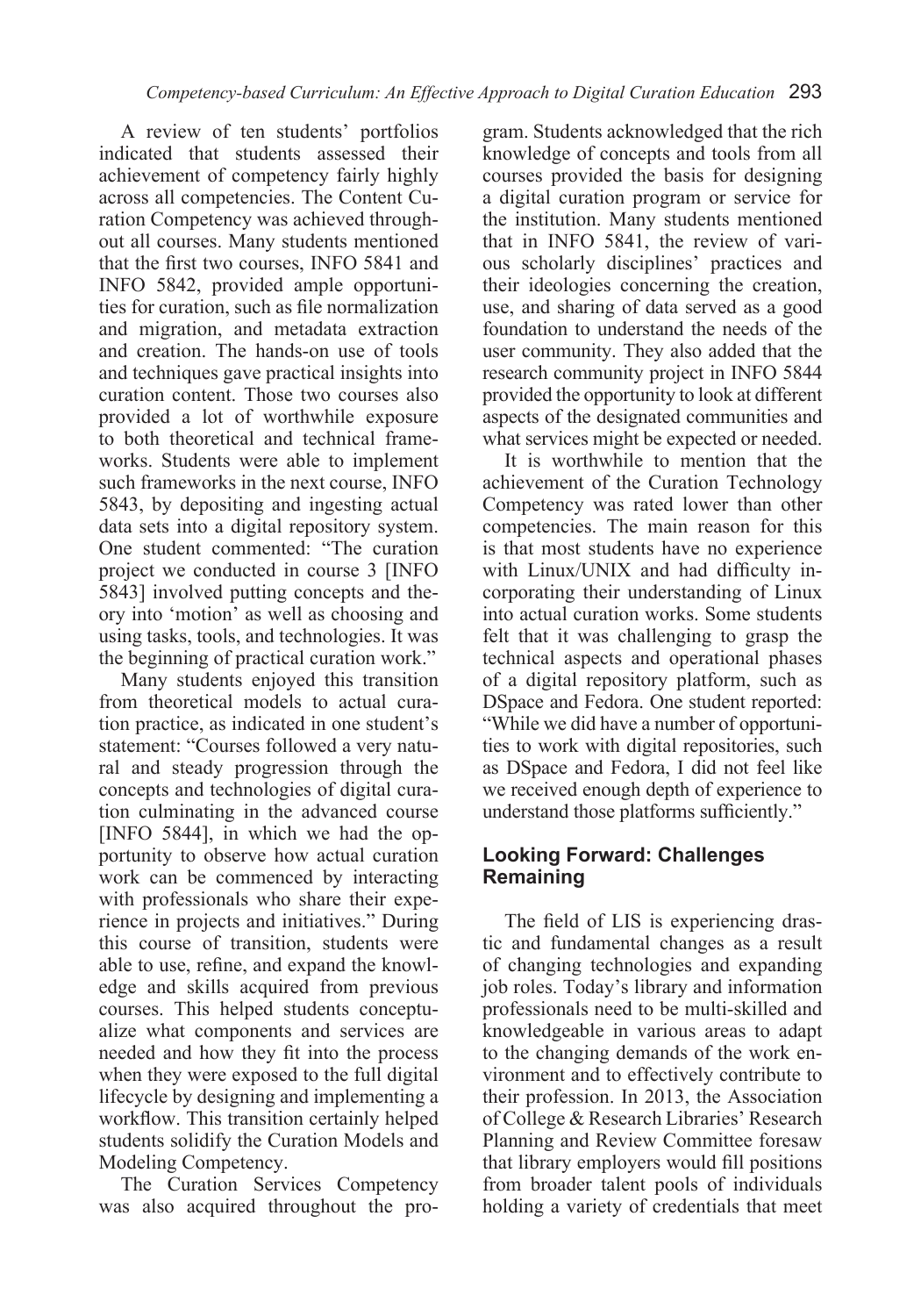the job specifications, with more concern for meeting the requirements of the positions than with holding a master's degree in LIS (Association of College & Research Libraries, 2013). It is worth noting that the master's-level qualification is not the norm for professional entry to the LIS profession in many countries; undergraduate training and diploma/apprenticeship models are common elsewhere and competency underpins many of these programs.

It is important for LIS educators to be aware that changes in employer demand and the emerging skill sets of other professions demand that new knowledge sets be incorporated into an already stringent and comprehensive academic curriculum. To support such demand, the incorporation of competency-based curriculum is emerging as a necessity. Although educators are faced with the task of structuring their curricula to ascertain the knowledge, skills, and abilities each student possesses, a model for identifying the competencies and implementing them into curriculum has not been found in LIS. In a sense, we anticipate that steps taken toward curriculum development can be used as a process model to design a competency-based curriculum for other subject areas in LIS.

Furthermore, competencies identified and implemented in our digital curation curriculum can serve as an excellent basis for designing an educational and professional framework for digital curation. Competencies can be used as a common language among stakeholders to prepare future digital curation professionals, and they can be used to support recruitment, performance management, and career planning (Corrall, 2013). They also can offer a means to identify, plan, and evaluate training to meet the requirements of professionals engaged in digital curation. Particularly, our program competencies encompass the wide range of knowledge, skills, and abilities required for success in the digital curation workforce. Although one person would not be expected to perform all functions covered in the four competency groups in the actual work environment, having a broad understanding of all the functions and skills needed is still required to be a high-level contributor to the curation responsibilities of an institution. Additionally, competencies presented in this paper can fit into requirements of the "I-shaped model," which encompasses a broad understanding of techniques across curation, a deep specialization in curation, and a general level of knowledge at least one application domain (Stanton, Palmer, Blake, & Allard, 2012).

Nevertheless, some challenges remain. One of the biggest challenges the competency-based curriculum posed is the development of a robust assessment to measure competency. Although portfolios have been proven as an effective tool for collecting and managing multiple types of assessment evidence from multiple contexts and sources within the curriculum, the evaluation should be complemented by a curriculum-embedded assessment model in which students are assessed during the various learning pathways—i.e., early, middle, and end points. For this, competency statements, which align with performance standards and assessment plans, should undergo periodic reviews by faculty and external stakeholders. Another challenge is that competencies are dynamic and evolving. The needed knowledge, skills, and abilities that make up competencies change continuously as jobs and the workforce evolve and new work practices are discovered. Furthermore, the field of digital curation is continuously changing in intriguing ways. Bunn's (2014) point is well taken: Teaching emerging practices in digital curation is like trying to hit a moving target. Although there has been significant effort to identify and compile various practices and the spectrum of skill sets that comprise digital curation, ongoing assessment is necessary to ensure that competencies reflected in the curriculum are up to date and relevant to job market needs. This is, in fact, true for most other areas in the LIS field!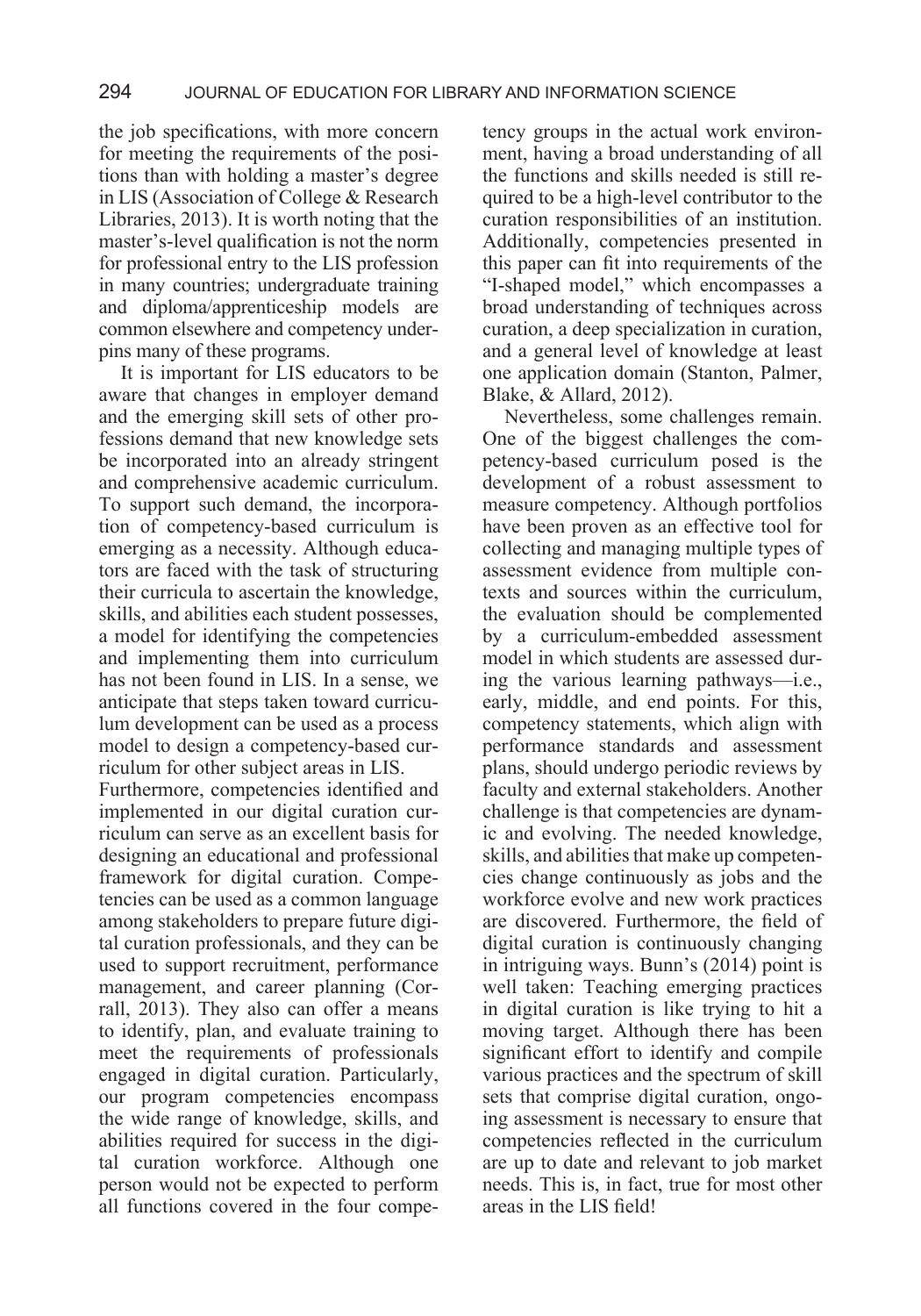#### **Acknowledgments**

This project is supported by a generous grant from the U.S. Federal Institute of Museum and Library Services, Librarians for the 21st Century Program, RE-05-11- 0073-11. The author would like to thank the project members for their contributing work; without them, this paper would not have been possible.

## **References**

- Association of College & Research Libraries. (2013). *Environmental scan 2013*. Retrieved from http://www.ala.org/acrl/sites/ala.org.acrl/ files/content/publications/whitepapers/EnvironmentalScan13.pdf
- Association of College & Research Libraries. (2015). *Environmental scan 2015*. Retrieved from http:// www.ala.org/acrl/sites/ala.org.acrl/files/content/ publications/whitepapers/EnvironmentalScan15. pdf
- American Library Association. (2009). *ALA core competences of librarianship*. Retrieved from http://www.ala.org/educationcareers/files/careers/corecomp/corecompetences/finalcorecompstat09.pdf
- Bloom, B. S., Engelhart, M.D., Furst, E.J., Hill, W.H., & Krathwohl, D. R. (1956). *Taxonomy of educational objectives, Handbook I: The cognitive domain*. New York: D. McKay.
- Bunn, J. (2014). *Trying to hit a moving target: Teaching emerging practice in digital curation*. Paper presented at UCL Teaching and Learning Conference, London, UK. Abstract retrieved from http://www.ucl.ac.uk/calt/events/caltconference14/abstracts\_conf\_2014
- Calhoun, J. G., Rowney, R., Eng, E., & Hoffman, Y. (2005). Competency mapping and analysis for public health preparedness training initiatives. *Public Health Reports, 120*(Suppl. 1), 91–99.
- Center for Health Policy Columbia University School of Nursing & Association of Teachers of Preventive Medicine. (2004). *Competencyto-curriculum toolkit: Developing curricula for public health workers*. Retrieved from http:// www.phf.org/resourcestools/Documents/Competency to Curriculum Toolkit08.pdf
- Chyung, S. Y., Stepich, D., & Cox, D. (2006). Building a competency-based curriculum architecture to educate 21st-century business practitioners. *Journal of Education for Business, 81*(6), 301–314. doi: 10.3200/JOEB.81.6.307–314.
- Cloonan, M.V. (2001). W(h)ither preservation? *The Library Quarterly, 71*(2), 231–242.
- Corrall, S. (2013). *A competency framework for dig-*

*ital curation and data science.* Paper presented at the Aligning Digital Preservation Across Nations Workshop, Amsterdam, Netherlands. Retrieved from http://digitalcurationexchange.org/system/ files/corrall-competency-framework\_0.pdf

- Demers, G., Woodburn, A. J., & Savard, C. (2006). The development of an undergraduate competency-based coach education program. *The Sport Psychologist, 20*(2), 162–173. Retrieved from http://journals.humankinetics.com
- Fain, P. (2013, April 22). Credit without teaching. *Inside Higher Ed*. Retrieved from http://www. insidehighered.com
- Fisher, W. H. (2001). Core competencies for the acquisitions librarians: Analysis of position announcements. *Library Collections, Acquisitions, and Technical Services, 25*(2), 179–190. doi: 10.1016/S1464-9055(01)00190-7
- Frank, J. R., Snell, L., Cate, O., Holmboe, E., Carraccio, C., Swing, S., . . . Harris, K. (2010). Competency-based medical education: Theory to practice. *Informa Healthcare, 32*(8), 638–645. doi: 10.3109/0142159X.2010.501190
- Hazeri, A., Sarrafzadeh, M., & Martin, B. (2007). Reflections of information professionals on knowledge management competencies in the LIS curriculum. *Journal of Education for Library and Information Science, 48*(3), 168–186. Retrieved from http://www.jstor.org/stable/40323801
- Hodge, S., & Harris, R. (2012). Discipline, governmentality and 25 years of competency-based training. *Studies in the Education of Adults, 44*(2), 155–170.
- Howard, C. R., Gladdding, S. P., Kiguli, S., Andrew, J. S., & John, C. C. (2011). Development of a competency-based curriculum in global child health. *Academic Medicine: Journal of the Association of American Medical College, 86*(4), 521–528.
- Johnson, L., Becker, A. S., Estrada, V., & Freeman, A. (2015). *NMC Horizon Report: 2015 Higher Education Edition.* Austin, TX: The New Media Consortium.
- Jones, E. A. (2001). Working in partnership with faculty to transform undergraduate curricula. *New Directions for Institutional Research, 2001*(110), 15–27. doi: 10.1002/ir.8
- Jones, E., Voorhees, R., & Paulson, K. (2002). *Defining and assessing learning: Exploring competency-based initiatives.* Washington, DC: Council of the National Postsecondary Education Cooperative. Retrieved from http://nces.ed.gov/ pubs2002/2002159.pdf
- Kim, J., Warga, E., & Moen, W. E. (2013). Competencies required for digital curation: An analysis of job advertisements. *International Journal of Digital Curation, 8*(1), 66–83. doi: 10.2218/ijdc. v8i1.244
- Kules, B., & McDaniel, J. (2010). LIS program expectations of incoming students' technology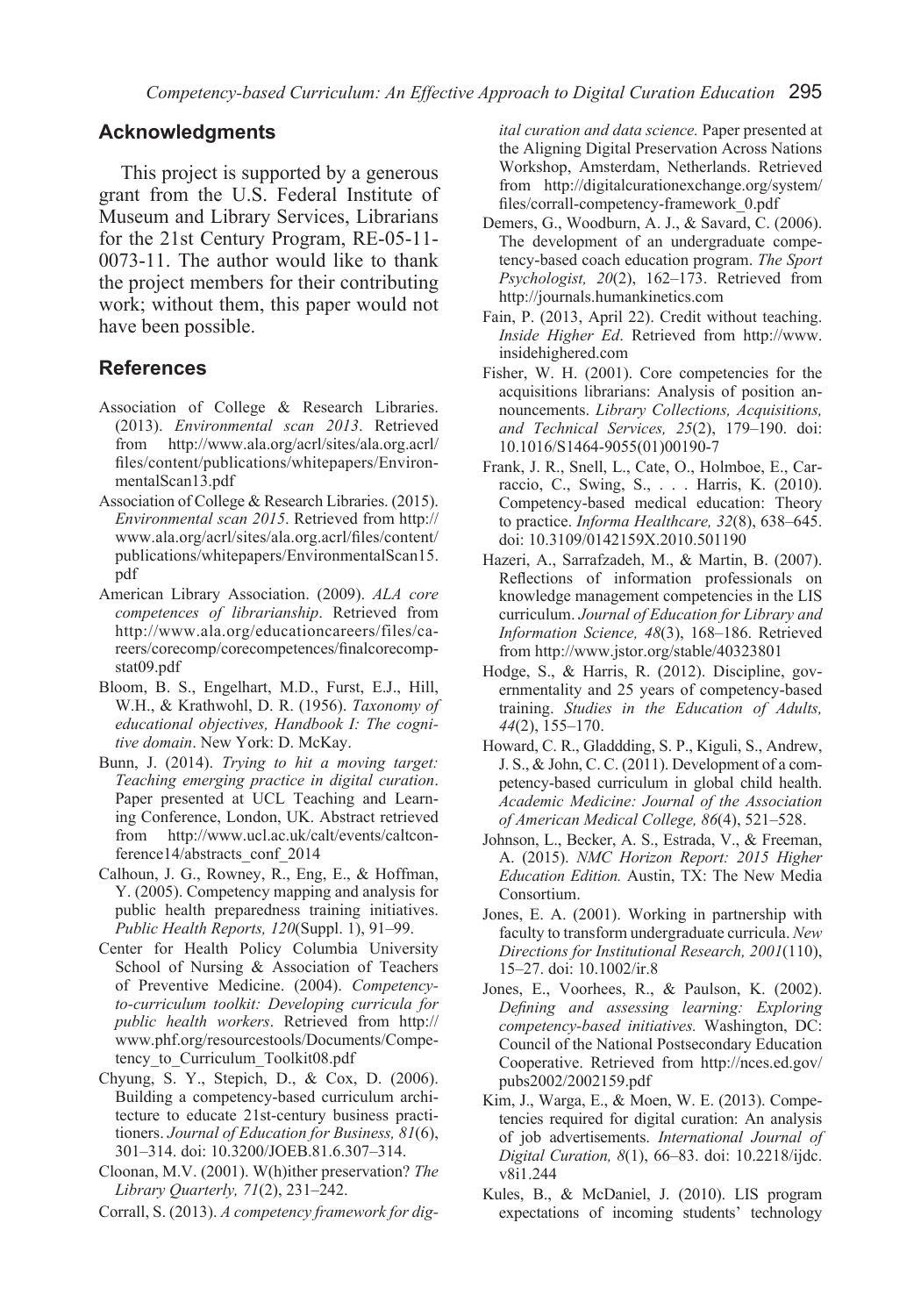#### 296 JOURNAL OF EDUCATION FOR LIBRARY AND INFORMATION SCIENCE

knowledge and skills. *Journal of Education for Library and Information Science, 51*(4), 222–232.

- Lee, C. (2009)*. Matrix of digital curation knowledge and competencies,* Version 13. Retrieved from http://ils.unc.edu/digccurr/digccurr-matrix.html
- Lester, J., & Van Fleet, C. (2008). Use of professional competencies and standards documents for curriculum planning in schools of library and information studies education*. Journal of Education for Library and Information Science, 49*(1), 43–69.
- McMullan, M., Endacott, R., Gray, M., Jasper, M., Miller, C., Scholes, J., & Webb, C. (2003). Portfolios and assessment of competence: A review of the literature. *Journal of Advanced Nursing, 41*(3), 283–294. doi: 10.1046/j.1365- 2648.2003.02528.x
- National Science Board. (2011). *Digital research data sharing and management*. Retrieved from http://www.nsf.gov/nsb/publications/2011/ nsb1124.pdf
- Nwakanma, C. D. (2011). Comparative evaluation of the level of competence expectations of LIS educators and practitioners in database management. *Journal of Education for Library and Information Science, 52*(1), 54–74.
- Ogburn, J. L. (2010). The imperative for data curation. *Portal: Libraries and the Academy, 10*(2), 241–246. doi: 10.1353/pla.0.0100
- Parry, M. (2013, April 18). Competency-based education advances with U.S. approval of program. *The Chronicle of Higher Education*. Retrieved from https://chronicle.com
- Scripps-Hoekstra, L., Carroll, M., & Fotis, T. (2014). Technology competency requirements of ALA-accredited library science programs: An updated analysis. *Journal of Education for Library and Information Science, 55*(1), 40–54.
- Soehner, C., Steeves, C., & Ward, J. (2010). *E-Science and data support services: A study of ARL member institutions*. Retrieved from http://www. arl.org/bm~doc/escience-report.pdf
- Stanton, J. M., Palmer, C. L., Blake, C. & Allard, S. (2012). Interdisciplinary data science education. In N. Xiao & L. R. McEwen (Eds.), *Special issues in data management* (ACS Symposium Series, Vol. 1110). Washington, D.C.: American Chemical Society.
- Sutton, S., & Davis, S. (2011). Core competencies for electronic resources librarians. *The Serials Librarian, 60*(1), 147–152. doi: 10.1080/0361526X.2011.556025
- Winston, M. D., & Dunkley, L. (2002). Leadership competencies for academic librarians: The importance of development and fund-raising. *College & Research Libraries, 63*(2), 171–182. doi: 10.5860/crl.63.2.171

| <b>Competency Group</b> | Sub-competency |                                                       | <b>Performance Statements</b> |                                                                                        |  |
|-------------------------|----------------|-------------------------------------------------------|-------------------------------|----------------------------------------------------------------------------------------|--|
| 1. Content<br>Curation  |                | 1.1. Create data in standard<br>data formats and file |                               | 1.1.1. Identify the standards for data content and<br>structure                        |  |
| Competency              |                | types                                                 |                               | 1.1.2. Determine significant properties of data and<br>digital objects                 |  |
|                         |                | 1.2. Appraise and select for<br>long-term archiving   |                               | 1.2.1. Develop and apply appraisal and selection<br>policy                             |  |
|                         |                |                                                       |                               | 1.2.2. Understand and evaluate the local/<br>community practice and legal requirements |  |
|                         |                | 1.3. Ingest data and digital<br>objects to an archive |                               | 1.3.1. Prepare data for ingest (e.g., file<br>normalization, checksums)                |  |
|                         |                |                                                       |                               | 1.3.2. Extract and create metadata records for data<br>in a digital repository system  |  |
|                         |                | methods                                               |                               | 1.4. Implement preservation 1.4.1. Describe the best practice for long-term<br>storage |  |
|                         |                |                                                       |                               | 1.4.2. Select appropriate formats and methods/<br>strategies for long-term storage     |  |
|                         |                | 1.5. Support access and use                           |                               | 1.5.1. Apply access controls and authentication<br>procedures                          |  |
|                         |                |                                                       |                               | 1.5.2. Incorporate user requirements into<br>preservation systems and services         |  |

Appendix I. Competency Group, Sub-competencies, and Performance Statements for Digital Curation Curriculum

*(continued)*